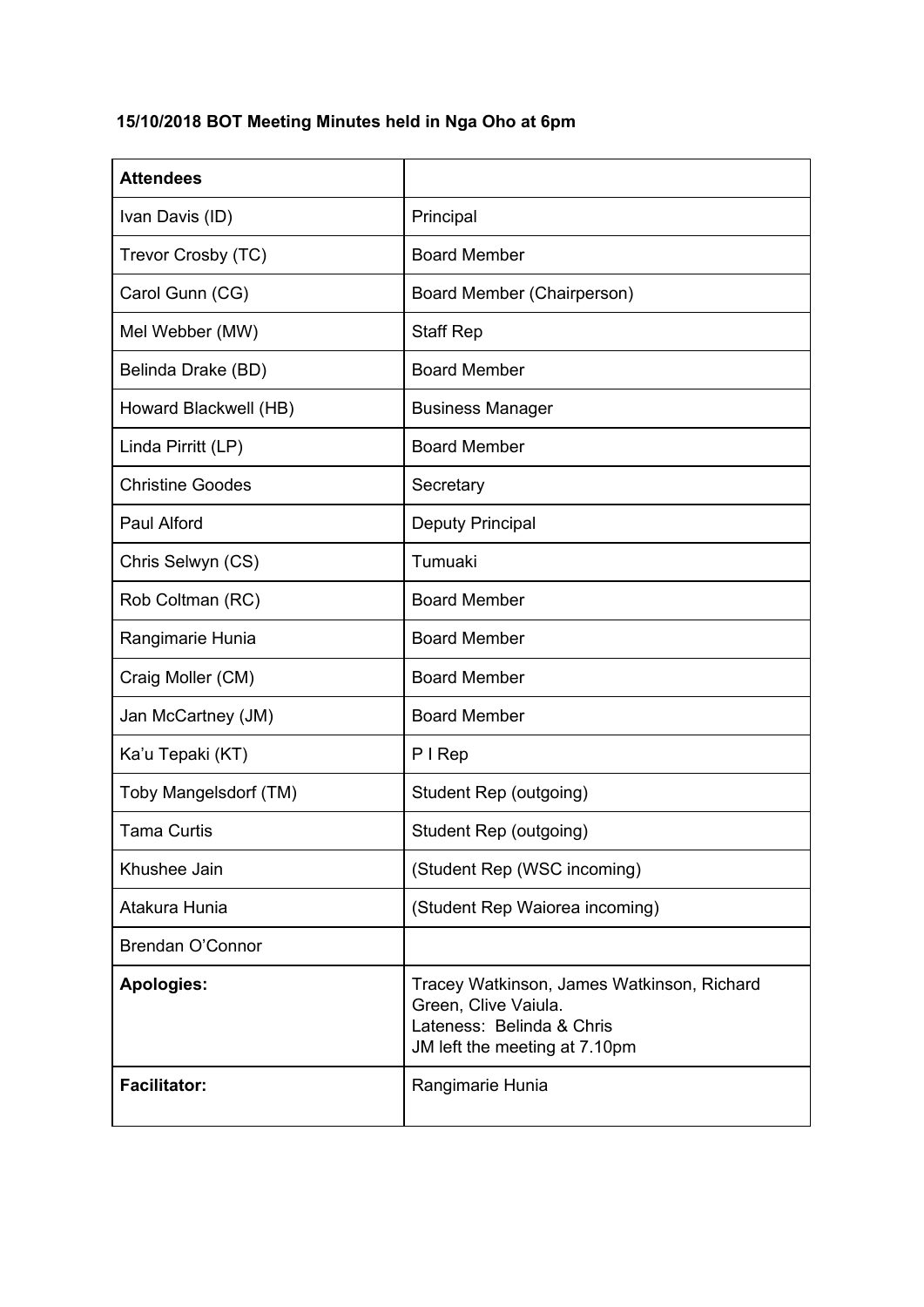Rangimarie opened the meeting and introductions were made for the benefit of our two new student trustees Khushee Jain and Atakura Hunia.

## **Declarations of Interest** - Nil

| $\mathbf{1}$ | Gyms Discussion: Brendan O'Connor & Rob Coltman:                                                                                                                                                                                                                                                                                                                                                                                                                                                                                                                                                                                                                                                                                                                                                                                                                                                                                                                                                                                                                                                                                                                                                                                                                                                                                                                                                                                                                                               |        |
|--------------|------------------------------------------------------------------------------------------------------------------------------------------------------------------------------------------------------------------------------------------------------------------------------------------------------------------------------------------------------------------------------------------------------------------------------------------------------------------------------------------------------------------------------------------------------------------------------------------------------------------------------------------------------------------------------------------------------------------------------------------------------------------------------------------------------------------------------------------------------------------------------------------------------------------------------------------------------------------------------------------------------------------------------------------------------------------------------------------------------------------------------------------------------------------------------------------------------------------------------------------------------------------------------------------------------------------------------------------------------------------------------------------------------------------------------------------------------------------------------------------------|--------|
|              | Brendan went through the main topics of his presentation - Our<br>Context, Partner Context, Outcome Options, Roles & Processes, The<br>Business Case Process and where are we in the process.<br>Our Context - MOE funding one indoor court. Feasibility study to<br>$\bullet$<br>explore a partnership for the potential of four additional indoor courts.<br>The Partner Context - Update given. Proposed project team of Rob<br>Coltman, Carol Gunn, Brendan O'Connor and Rangimarie Hunia for<br>WSC, Rob McGee and Dave Steward for Auckland Council and a<br>representative from the Ministry. All agree first meeting should be in<br>November.<br>There have already been two project team meetings with VS (Visitor<br>$\bullet$<br>Solutions.<br>Possible outcomes - 1 court, 3 courts or 5 courts.<br>JM wanted it noted that the school's ideas can go into the process.<br>$\bullet$<br>Matters to address - next steps and where we are in the business<br>case process.<br>It was decided that a strategic planning meeting needs to be held<br>and Sports needs to be first under a school-wide strategy.<br>Brendan will contact Carol within a few days with some ideas.<br>ID to come up with two dates in November for a Strategic Planning<br>$\bullet$<br>meeting. Brendan open to facilitating the Sports part but in relation<br>to overarching strategy DS will ask Margaret Bendall if she is open to<br>doing this.<br>Brendan was thanked and he left the meeting. | Action |
|              | CG reminded board members that they need to complete the IET. This is on<br>line.                                                                                                                                                                                                                                                                                                                                                                                                                                                                                                                                                                                                                                                                                                                                                                                                                                                                                                                                                                                                                                                                                                                                                                                                                                                                                                                                                                                                              |        |
| 7.10         | <b>Dinner</b>                                                                                                                                                                                                                                                                                                                                                                                                                                                                                                                                                                                                                                                                                                                                                                                                                                                                                                                                                                                                                                                                                                                                                                                                                                                                                                                                                                                                                                                                                  |        |
| 2.           | <b>Matters arising from previous minutes:</b>                                                                                                                                                                                                                                                                                                                                                                                                                                                                                                                                                                                                                                                                                                                                                                                                                                                                                                                                                                                                                                                                                                                                                                                                                                                                                                                                                                                                                                                  |        |
|              | <b>Resolution 1.</b><br>Trevor Crosby moved that the previous minutes be accepted.<br>(Trevor Crosby/Carol Gunn - carried)                                                                                                                                                                                                                                                                                                                                                                                                                                                                                                                                                                                                                                                                                                                                                                                                                                                                                                                                                                                                                                                                                                                                                                                                                                                                                                                                                                     |        |
| 3.           | <b>Policy:</b>                                                                                                                                                                                                                                                                                                                                                                                                                                                                                                                                                                                                                                                                                                                                                                                                                                                                                                                                                                                                                                                                                                                                                                                                                                                                                                                                                                                                                                                                                 |        |
|              | More work needs to be done on our policies.<br>Many meetings have already happened, but still more work to do.<br>School Docs has been looked into. This would cost \$2,600 and is                                                                                                                                                                                                                                                                                                                                                                                                                                                                                                                                                                                                                                                                                                                                                                                                                                                                                                                                                                                                                                                                                                                                                                                                                                                                                                             |        |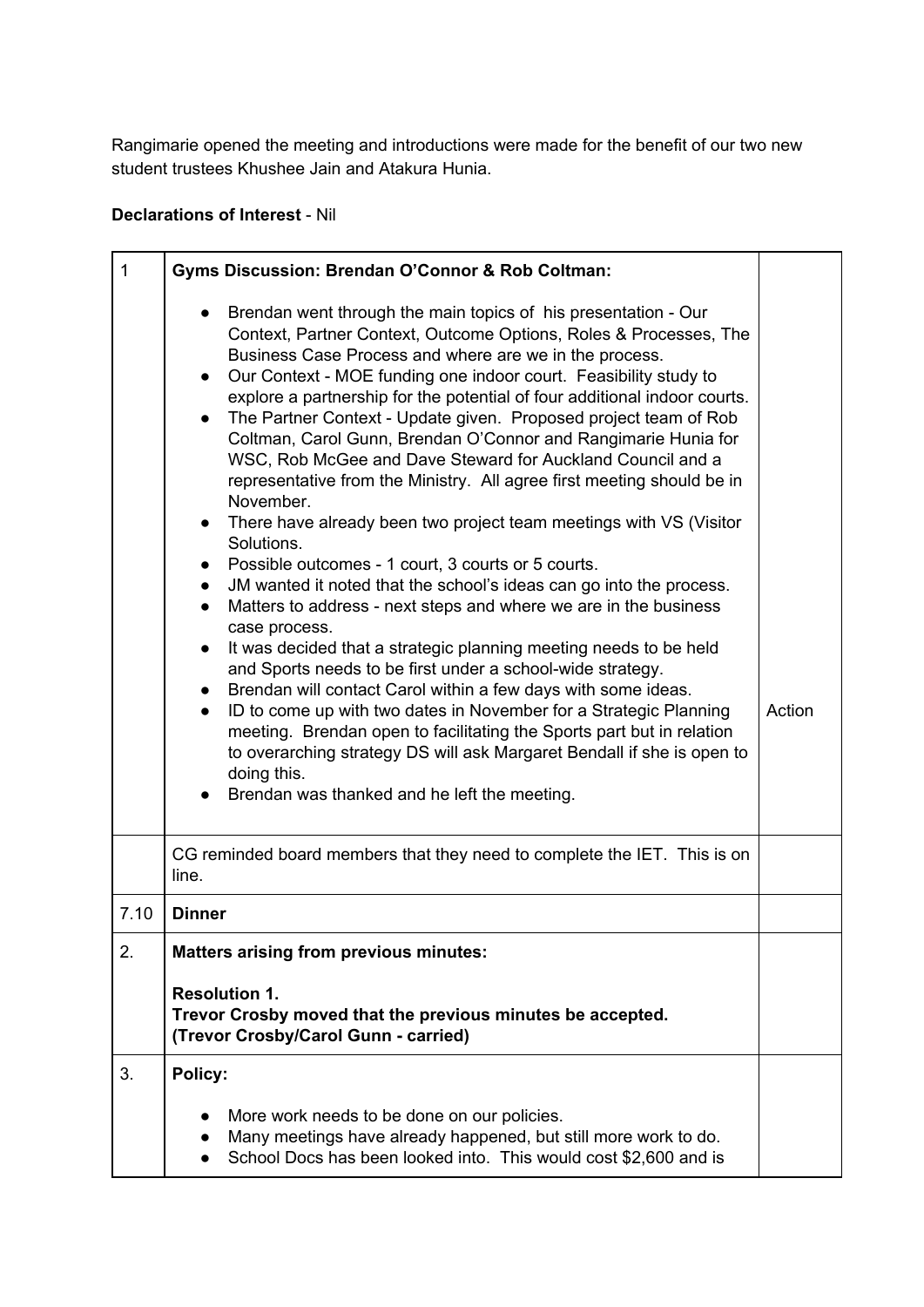|    | non-budgeted.                                                                                                                                                                                                                                                                                                                                                                                                                                                                                                                                                          |        |
|----|------------------------------------------------------------------------------------------------------------------------------------------------------------------------------------------------------------------------------------------------------------------------------------------------------------------------------------------------------------------------------------------------------------------------------------------------------------------------------------------------------------------------------------------------------------------------|--------|
|    | <b>Resolution 2:</b><br>Ivan Davis moved that we adopt School Docs subject to the gap<br>analysis to be done by the Policy Committee.<br>(Ivan Davis/Mel Webber - carried)                                                                                                                                                                                                                                                                                                                                                                                             |        |
| 4. | <b>Principal's Report:</b>                                                                                                                                                                                                                                                                                                                                                                                                                                                                                                                                             |        |
|    | • ID brought board members up to date on staffing matters.<br>• School Review will be done in Term Two, 2019.                                                                                                                                                                                                                                                                                                                                                                                                                                                          |        |
|    | <b>Rsolution 3:</b><br>7.55pm: The meeting went into Public Excluded Business to protect the<br>privacy of individuals. (Ivan Davis/Trevor Crosby - carried)                                                                                                                                                                                                                                                                                                                                                                                                           |        |
|    | <b>Resolution 4:</b><br>8.05pm: The business having been concluded successfully, the meeting<br>went out of Public Excluded Business. (Ivan Davis/Trevor Crosby - carried)                                                                                                                                                                                                                                                                                                                                                                                             |        |
|    | • Funding visit to Wellington was positive.<br>Nominations have been called for in relation to the BOT trophy. This<br>$\bullet$<br>will be finalised by SLT. Management to come back with a Maori<br>word for this award which describes what the criteria are.<br>ID would like some feedback on enrolment-based measure of NCEA<br>$\bullet$<br>Attainment.<br>• Six Big Opportunities - look at this in the strategy meeting.<br>• BOT invited to attend the prizegivings.<br><b>Resolution 3:</b><br>Rob Coltman asked for the Principal's Report to be received. | Action |
|    | (Rob Coltman/Trevor Crosby - carried)                                                                                                                                                                                                                                                                                                                                                                                                                                                                                                                                  |        |
| 5. | <b>General Business:</b>                                                                                                                                                                                                                                                                                                                                                                                                                                                                                                                                               |        |
|    | • ASSC update - Buildings ready for taking off-site. Staff are housed<br>at Western Springs College. The school should be ready to start at<br>the beginning of the 2019 year.                                                                                                                                                                                                                                                                                                                                                                                         |        |
|    | <b>Resolution 4:</b><br>Belinda Drake asked for the correspondence and all tabled<br>written/verbal reports to be accepted.<br>(Belinda Drake/Trevor Crosby - carried)                                                                                                                                                                                                                                                                                                                                                                                                 |        |
|    | The two departing student reps were thanked and farewelled.                                                                                                                                                                                                                                                                                                                                                                                                                                                                                                            |        |
|    | Tama Curtis closed the meeting.                                                                                                                                                                                                                                                                                                                                                                                                                                                                                                                                        |        |
|    | <b>Meeting finished 8.45pm</b>                                                                                                                                                                                                                                                                                                                                                                                                                                                                                                                                         |        |